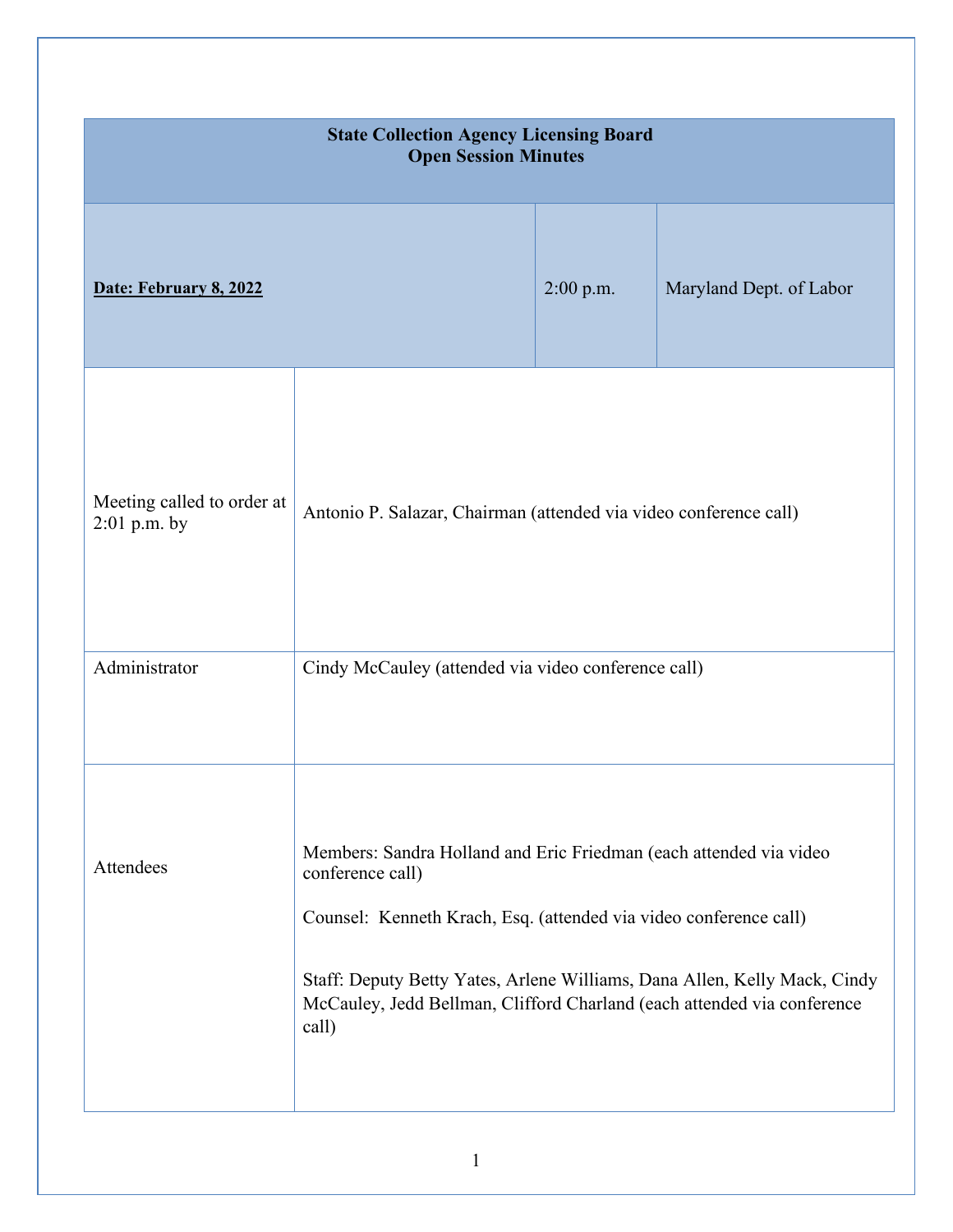| Acknowledgements | Mr. Salazar stated that the notice of the February 8, 2022, meeting was posted<br>on the Dept. of Labor/Board website on January 13, 2022, and the agenda<br>was posted on the Dept. of Labor/Board website on February 3, 2022. In<br>addition, he stated that the February 8, 2022, meeting notice was published in<br>the Maryland Register on January 28, 2022. |
|------------------|---------------------------------------------------------------------------------------------------------------------------------------------------------------------------------------------------------------------------------------------------------------------------------------------------------------------------------------------------------------------|
|------------------|---------------------------------------------------------------------------------------------------------------------------------------------------------------------------------------------------------------------------------------------------------------------------------------------------------------------------------------------------------------------|

| <b>Approval of Minutes</b>                     |                                                                                                                                                                                                                                                                                                                                                                                                                                                                                                                                                                                                                                                                                                                                                                                      |  |
|------------------------------------------------|--------------------------------------------------------------------------------------------------------------------------------------------------------------------------------------------------------------------------------------------------------------------------------------------------------------------------------------------------------------------------------------------------------------------------------------------------------------------------------------------------------------------------------------------------------------------------------------------------------------------------------------------------------------------------------------------------------------------------------------------------------------------------------------|--|
| Mr. Salazar                                    |                                                                                                                                                                                                                                                                                                                                                                                                                                                                                                                                                                                                                                                                                                                                                                                      |  |
| Discussion                                     | Mr. Salazar noted minutes of the 1.11.22 Board meeting had previously been<br>circulated for review and asked for questions or comments. There were no<br>questions or comments, and, on a Holland, / Friedman motion, the Board<br>unanimously approved the minutes.                                                                                                                                                                                                                                                                                                                                                                                                                                                                                                                |  |
| <b>Recognition of Public Comments</b>          |                                                                                                                                                                                                                                                                                                                                                                                                                                                                                                                                                                                                                                                                                                                                                                                      |  |
| Mr. Salazar                                    |                                                                                                                                                                                                                                                                                                                                                                                                                                                                                                                                                                                                                                                                                                                                                                                      |  |
| Discussion                                     | Mr. Salazar introduced one member of the public which was present by the name of<br>Nathan Wilner. No other members of the public were present.                                                                                                                                                                                                                                                                                                                                                                                                                                                                                                                                                                                                                                      |  |
| <b>1. Non-Depository Licensing Unit Report</b> |                                                                                                                                                                                                                                                                                                                                                                                                                                                                                                                                                                                                                                                                                                                                                                                      |  |
| Ms. Yates                                      |                                                                                                                                                                                                                                                                                                                                                                                                                                                                                                                                                                                                                                                                                                                                                                                      |  |
| Discussion                                     | Ms. Yates advised that there were eighteen license applications received. Ms.<br>Yates told the Board that each entity's application and supporting materials<br>for licensure had been reviewed and found to satisfy the licensing<br>qualifications. Ms. Yates proceeded to recommend that the Board issue<br>collection agency licenses to:<br>1. NMLS ID 1671578 Patrick Scanlon P.A.<br>2.<br><b>NMLS ID</b><br>2268275 First Portfolio Ventures II, LLC<br>Possible Financial, Inc.<br>3.<br><b>NMLS ID</b><br>1697898<br>NMLS ID<br>1766971<br>Fellner Legal Services, LLC<br>4.<br>5.<br>NMLS ID<br>1671711<br>Protas, Spivok & Collins, LLC<br>Cornerstone Equity Partners, LLC<br>NMLS ID<br>1678951<br>6.<br>Maury Cobb, Attorney at Law, LLC<br>7.<br>NMLS ID<br>1404618 |  |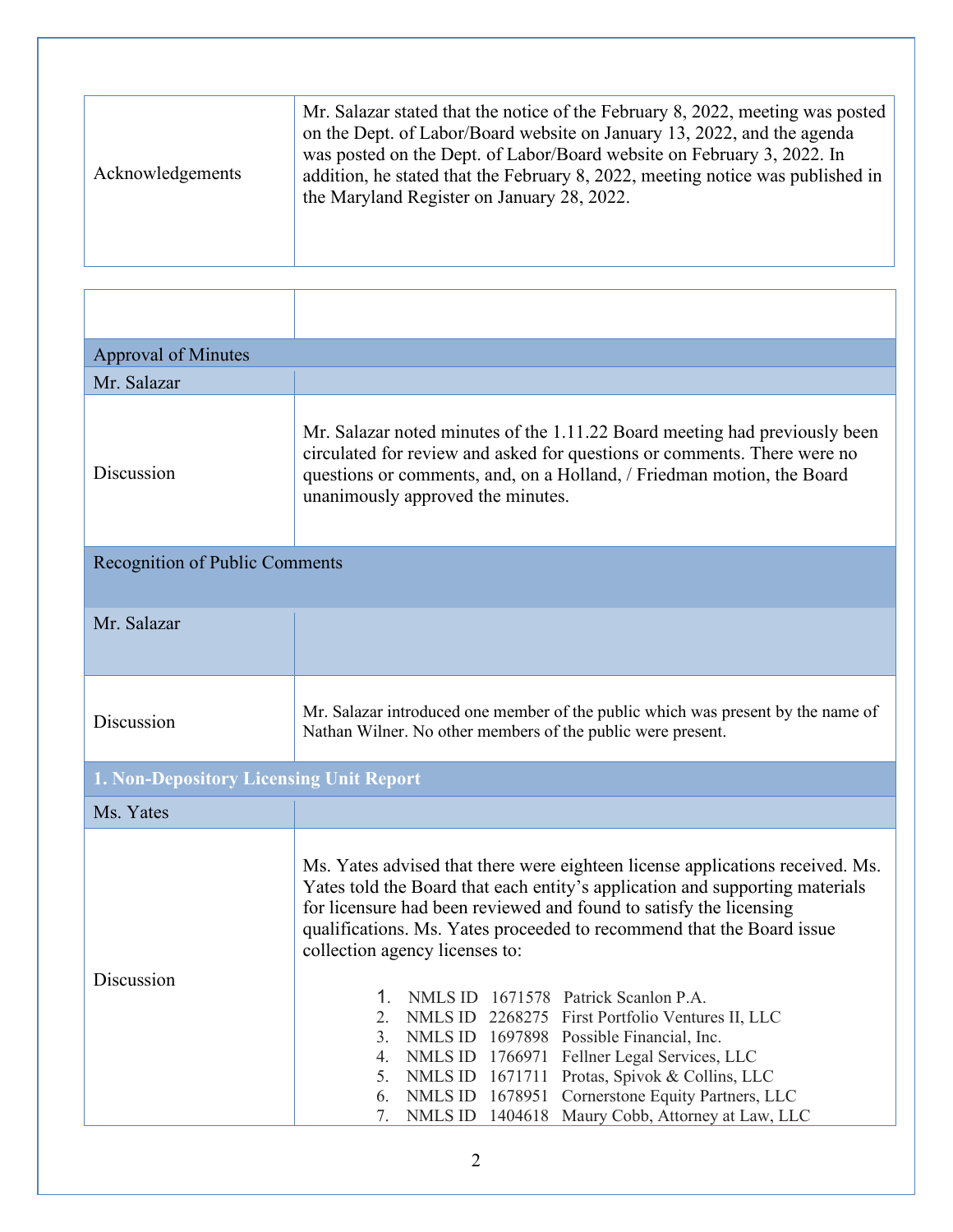8. NMLS ID 1138329 G.L.A. Collection Company, Incorporated 9. NMLS ID 2236852 The Bluchip Financial Group, LLC 10. NMLS ID 1660477 Greenwood Towing and Driveaway Services, Inc. 11. NMLS ID 2301306 Greenwood Towing and Driveaway Services, Inc. (Branch) 12. NMLS ID 2301488 Greenwood Towing and Driveaway Services, Inc. (Branch) 13. NMLS ID 440317 Freedom Financial Asset Management, LLC (Branch) 14. NMLS ID 2295066 Credit Management, LP (Branch) 15. NMLS ID 2273428 Concentrix Daksh Services India Private Limited (Branch) 16. NMLS ID 2228887 ARS National Services, Inc. (Branch) 17. NMLS ID 2226656 Sourcepoint, Inc. (Branch) 18. NMLS ID 2289690 Valor Intelligent Processing, LLC (Branch)

On a Friedman/Holland motion, which was unanimously approved, the Board voted to issue licenses to all recommended applicants.

Ms. Yates reported that the following ten collection agency licensees surrendered their license in the past 30 days.

- 1.) Card Asset Sales LLC: NMLS ID 2150276 **Company -** The entity never did any business in Maryland and the company has been dissolved.
- 2.) Activate Financial, LLC NMLS ID 1088017 Company The business closed on November 30, 2021.
- 3.) Activate Financial, LLC NMLS ID 1832477 Branch The business closed on November 30, 2021.
- 4.) Account Resolution Group, LLC NMLS ID 936497 Company The company made the decision to exit the debt collection industry and voluntarily surrender all of its collection agency licenses.
- 5.) Encore Advantage LLC NMLS ID 2062337 Company The managers of "EA" decided to wind down its business operations and surrender their licenses.
- 6.) Encore Advantage LLC NMLS ID 2169252 Branch The managers of "EA" decided to wind down its business operations and surrender their licenses.
- 7.) National Recoveries, Inc. NMLS ID 931905- Company The company is no longer performing third-party collection activities.
- 8.) National Recoveries, Inc. NMLS ID 1507191 Branch The company is no longer performing third-party collection activities.
- 9.) Poole Law Group Limited NMLS ID 1670525 Company The company's business model has changed, license no longer needed.
- 10.)Transworld Systems Inc. NMLS ID 1130585 Branch Closure The branch office has ceased operations.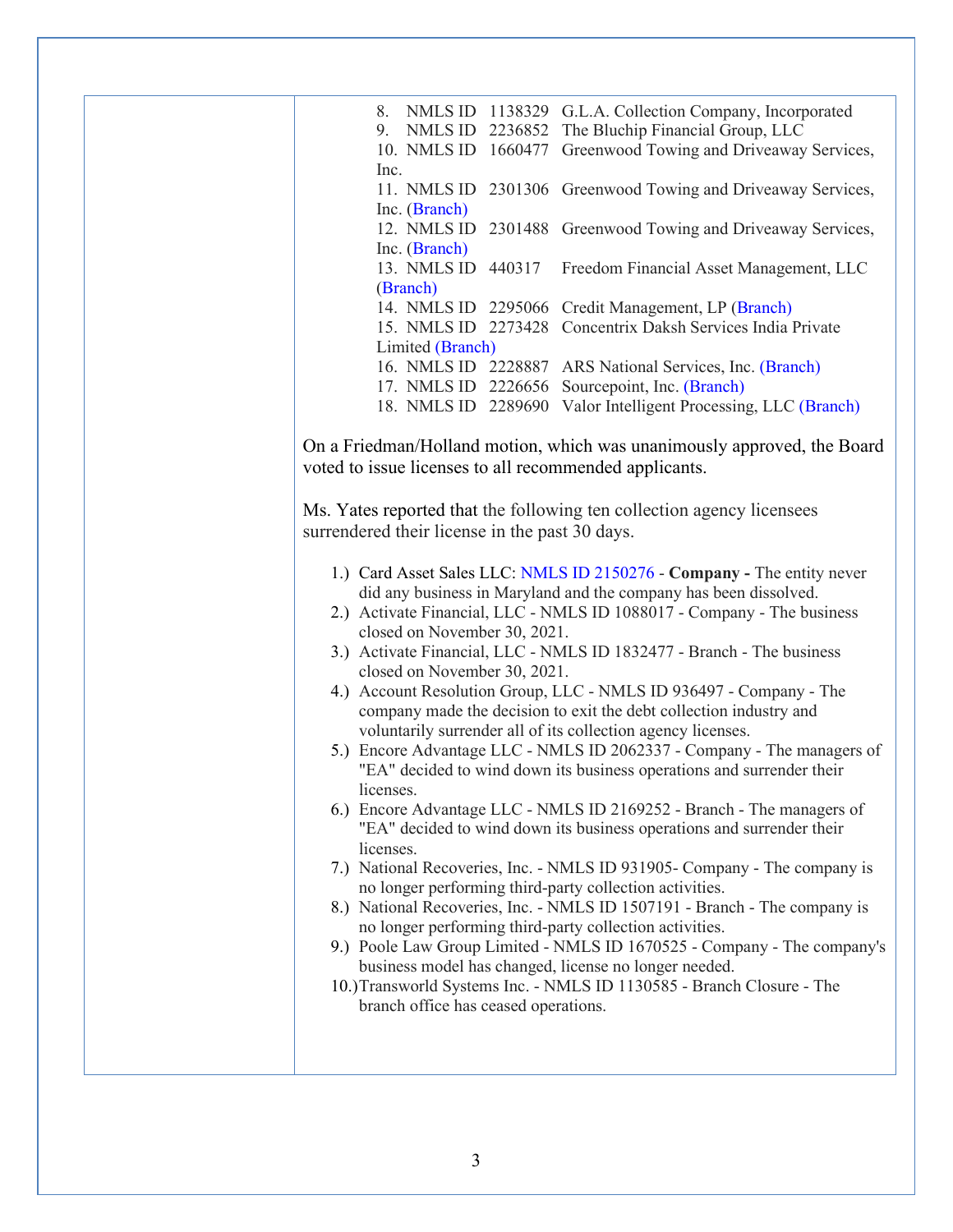| There are twenty-three changes in control approvals for note at the February<br>8, 2022. |
|------------------------------------------------------------------------------------------|
| 1.) American Recovery Service Incorporated (933103)                                      |
| 2.) Bridgecrest Credit Company, LLC (1494821)                                            |
| 3.) Bridger Investment Partners LLC (2067025)                                            |
| 4.) CACH, LLC (1120944)                                                                  |
| 5.) CACV of Colorado, LLC (1120945)                                                      |
| 6.) Capital Management Services, LP (954074)                                             |
| 7.) Cleargage, LLC (2040182)                                                             |
| 8.) Credit Control, LLC (870875)                                                         |
| 9.) EGS Financial Care, Inc. (950415)                                                    |
| 10.) First Investors Servicing Corporation (219045)                                      |
| 11.) Kinum, Inc (1011841)                                                                |
| 12.) Liberty Lending, LLC (1438357)                                                      |
| 13.) LVNV Funding LLC (322503)                                                           |
| 14.) Modernizing Medicine Billing Services, LLC (1821162)                                |
| 15.) Pinnacle Credit Services, LLC (1125285)                                             |
| 16.) PYOD, LLC (855442)                                                                  |
| 17.) Resurgent Acquisitions LLC (1871785)                                                |
| 18.) Resurgent Capital Services, L.P. (2301)                                             |
| 19.) Resurgent Receivables LLC (1860877)                                                 |
| 20.) Rosenthal Gormly, LLC (1674604)                                                     |
| 21.) Silverman Theologou, LLP (1678919)                                                  |
| 22.) Universal Account Servicing, LLC (1060516)                                          |
| 23.) US Asset Management, Inc (1747287)                                                  |
|                                                                                          |
| There were no questions or comments about the change in control approvals.               |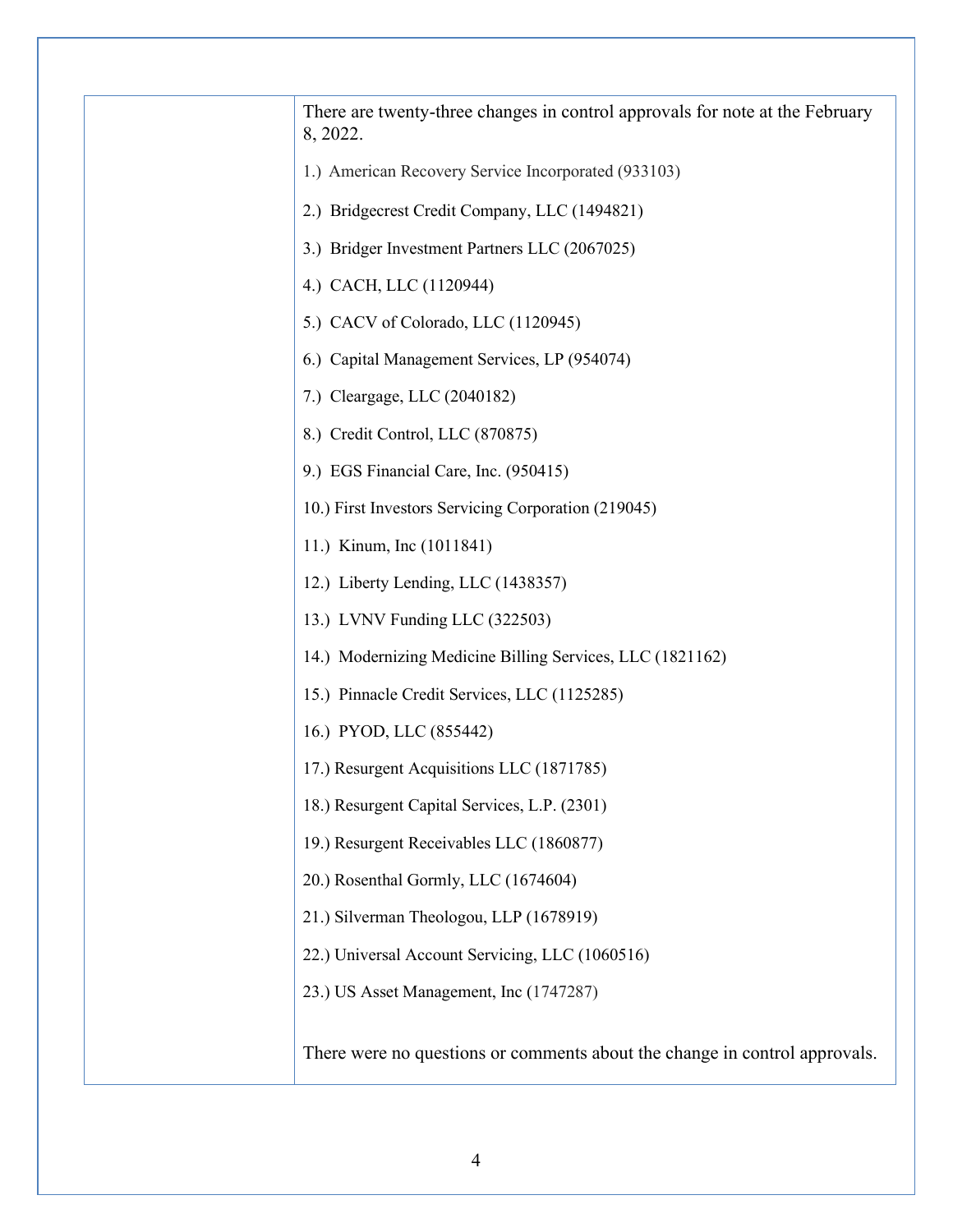| 2.) Consumer Services Unit Report |                                                                                                                                                                                                                                                                                                                                                                                                                                                                                                                                                                                                                                                                                                                                                                                                              |  |
|-----------------------------------|--------------------------------------------------------------------------------------------------------------------------------------------------------------------------------------------------------------------------------------------------------------------------------------------------------------------------------------------------------------------------------------------------------------------------------------------------------------------------------------------------------------------------------------------------------------------------------------------------------------------------------------------------------------------------------------------------------------------------------------------------------------------------------------------------------------|--|
| Mrs. Mack                         |                                                                                                                                                                                                                                                                                                                                                                                                                                                                                                                                                                                                                                                                                                                                                                                                              |  |
| Discussion                        | Mrs. Mack presented the Consumer Services Unit report. She noted that the<br>report had been previously sent to the Board members and advised that 107 total<br>debt collection complaints were received in FY 22. There are 33 that are<br>currently open and 75 currently closed which represents an 18 increase over the<br>last period and they are continuously increasing.<br>Mrs. Holland informed the Board that within her agency many clients have been<br>filing complaints about the impersonation of her collection agency. Mrs.<br>Holland has been encouraging consumers to report this issue with a completion<br>of a fraud form on the OCFR's website so that OCFR staff could further<br>investigate the matter and attempt to resolve the misrepresentation of her<br>collection agency. |  |

## **3.) Enforcement Unit Report**

| Ms. Allen  |                                                                                                                                         |
|------------|-----------------------------------------------------------------------------------------------------------------------------------------|
| Discussion | Ms. Allen presented the Enforcement Unit report. She reported that there are<br>three (3) collection agency cases in pre-charge status. |

| 4) Legislative Session |                                                                                                                                                                                                                                                                                                                                                                                                                                                                                                                                                                                                                                                                                                                                                                                                                                              |
|------------------------|----------------------------------------------------------------------------------------------------------------------------------------------------------------------------------------------------------------------------------------------------------------------------------------------------------------------------------------------------------------------------------------------------------------------------------------------------------------------------------------------------------------------------------------------------------------------------------------------------------------------------------------------------------------------------------------------------------------------------------------------------------------------------------------------------------------------------------------------|
| Mr. Salazar            |                                                                                                                                                                                                                                                                                                                                                                                                                                                                                                                                                                                                                                                                                                                                                                                                                                              |
| Discussion             | Mr. Salazar informed the Board that there are two bills that will be of interest to<br>the Board. First, House Bill 111 prohibits private education lenders and private<br>education loan collectors from initiating certain actions to collect except under<br>certain circumstances.<br>Secondly, House Bill 128 requires any person registered as a provider of debt<br>settlement services that is engaged in student education loan debt relief, which is<br>defined in the bill, to make a certain disclosure statement in its agreement as<br>well as in all advertisements.<br>Mr. Salazar noted approximately 900 bills have been introduced to date in each<br>body in the General Assembly. This number will increase and historically totals<br>over 1000 bills in each body. Mr. Salazar advised the Board that updates will be |
|                        | provided on an ongoing basis.                                                                                                                                                                                                                                                                                                                                                                                                                                                                                                                                                                                                                                                                                                                                                                                                                |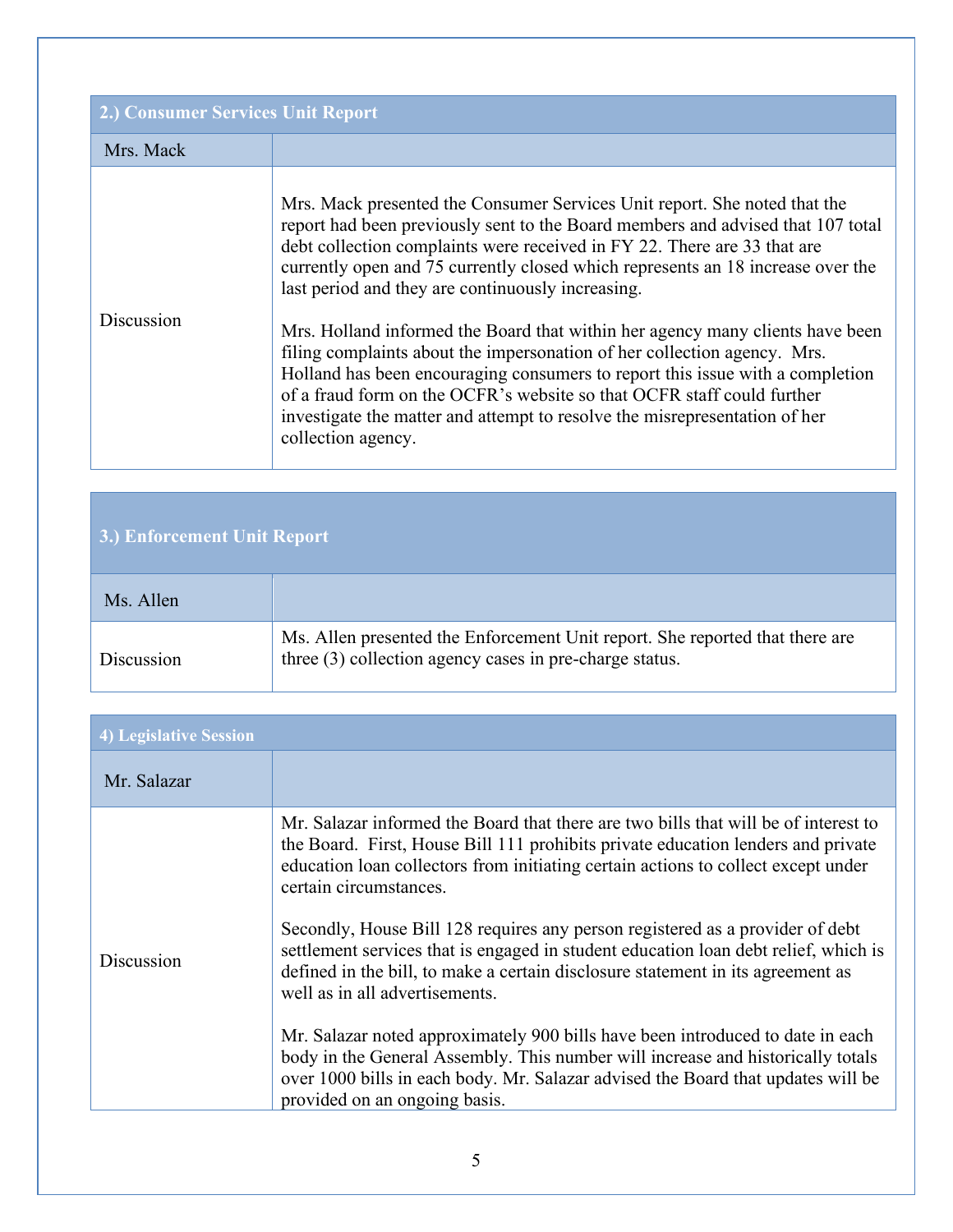| 5.) Medical Bill Implementation         |                                                                                                                                                                                                                                                                                                                                                                                                                                                                                                                                                                                                                                                                                                                                                                                                                                                                                                                                                                                                                                                                                                                                                                                                                                                                                                                                                                                                                                                                                                                                             |  |
|-----------------------------------------|---------------------------------------------------------------------------------------------------------------------------------------------------------------------------------------------------------------------------------------------------------------------------------------------------------------------------------------------------------------------------------------------------------------------------------------------------------------------------------------------------------------------------------------------------------------------------------------------------------------------------------------------------------------------------------------------------------------------------------------------------------------------------------------------------------------------------------------------------------------------------------------------------------------------------------------------------------------------------------------------------------------------------------------------------------------------------------------------------------------------------------------------------------------------------------------------------------------------------------------------------------------------------------------------------------------------------------------------------------------------------------------------------------------------------------------------------------------------------------------------------------------------------------------------|--|
| Mr. Bellman                             |                                                                                                                                                                                                                                                                                                                                                                                                                                                                                                                                                                                                                                                                                                                                                                                                                                                                                                                                                                                                                                                                                                                                                                                                                                                                                                                                                                                                                                                                                                                                             |  |
| Discussion                              | Mr. Bellman advised the Board that OCFR staff continues to work with<br>colleagues at the Health Care Cost Review Commission on implementing the<br>medical debt bill. The Commission has convened a working group to discuss<br>their initial payment plan. In addition, the Commission and OCFR are<br>developing FAQ's. Once documents are ready for circulation. OCFR will<br>provide such to the Board for feedback. OCFR will continue to<br>monitor this situation and advise the Board as OCFR finalizes some of the<br>deliverables.<br>Mr. Salazar noted to the Board his appreciation to Mr. Bellman and Mr. Krach<br>in their participation and dedication to the working group with the Commission.                                                                                                                                                                                                                                                                                                                                                                                                                                                                                                                                                                                                                                                                                                                                                                                                                            |  |
| $6.)$ CFPB $\&$<br><b>NACARA Update</b> |                                                                                                                                                                                                                                                                                                                                                                                                                                                                                                                                                                                                                                                                                                                                                                                                                                                                                                                                                                                                                                                                                                                                                                                                                                                                                                                                                                                                                                                                                                                                             |  |
| Mr. Bellman                             |                                                                                                                                                                                                                                                                                                                                                                                                                                                                                                                                                                                                                                                                                                                                                                                                                                                                                                                                                                                                                                                                                                                                                                                                                                                                                                                                                                                                                                                                                                                                             |  |
| Discussion                              | Mr. Bellman informed the Board it is their goal to create a more consistent<br>coordination with the CFPB and a better opportunity for states both from an<br>examination and investigation side to be able to regularly interact with them.<br>In addition, Mrs. Mack informed the Board the conference is scheduled on<br>October 12th - 14th 2022 that is taking place in Nashville, Tennessee.<br>Mr. Bellman discussed the CFPB's newly issued regulations and their impact<br>on State and Federal law. He also discussed the Carrington decision and a<br>concern lenders could stop accepting certain forms of convenience payments<br>which impose an actual cost on creditors and that this could result in Maryland<br>residents paying more late fees. Mr. Bellman noted an additional concern that<br>Carrington allows lenders to include fees for payments in their loan documents.<br>OCFR has a bill to address convenience fees and will work with the Attorney<br>General's office to address any concerns they may have with the bill.<br>Also, in addition to the Carrington case and the pending legislation, the CFPB<br>has announced a focus on fees. CFPB is not doing anything formal but<br>discussing reduction in overdraft charges. He said the CFPB continues to move<br>forward with implementation and continues to collaborate and coordinate on<br>multi-state examinations.<br>Mrs. Mack informed the Board the NACARA conference is scheduled on<br>October 12th - 14th 2022 in Nashville, Tennessee. |  |